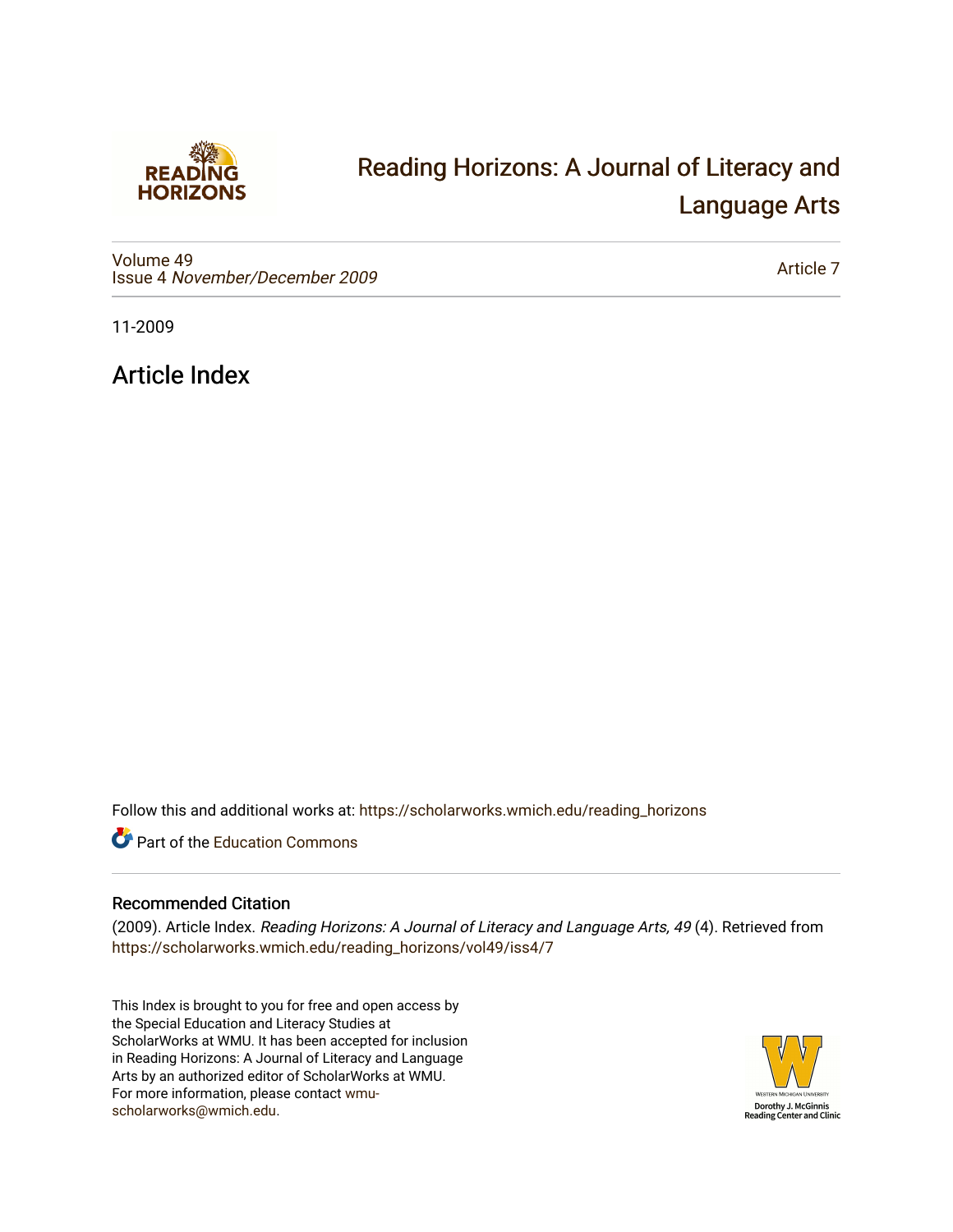

## **Articles Index Volume 49**

| Article                                                                                                                         | <b>Issue</b> | Page |
|---------------------------------------------------------------------------------------------------------------------------------|--------------|------|
| An Analysis of Feedback Given to Strong and<br>Weak Student Writers<br>Janet L.D. Dinnen<br>Rachel M.B. Collopy                 | 3            | 239  |
| An Exploration of University Students' Spelling Ability<br>Mary Jo Fresch                                                       | 1            | 53   |
| Books that Especially Appeal to Boy Readers<br>Terrell A. Young<br>Barbara A. Ward                                              | 2            | 191  |
| Brave, Determined, and Strong: Books for Girls<br>(and Sometimes Boys)<br>Barbara A. Ward<br>Terrell A. Young                   | 3            | 257  |
| Fluency, Text Structure, and Retelling: A Complex<br>Relationship<br>Lynn Cohen<br>Rosanne L. Krustedt<br>Maria May             | 2            | 101  |
| Going Green: Books that Invite Wonder and Action<br>about Earth's Endangered Environment<br>Terrell A. Young<br>Barbara A. Ward | 1            | 89   |
| Good Books for Good Times<br>Terrell A. Young<br>Barbara A. Ward                                                                | 4            | 315  |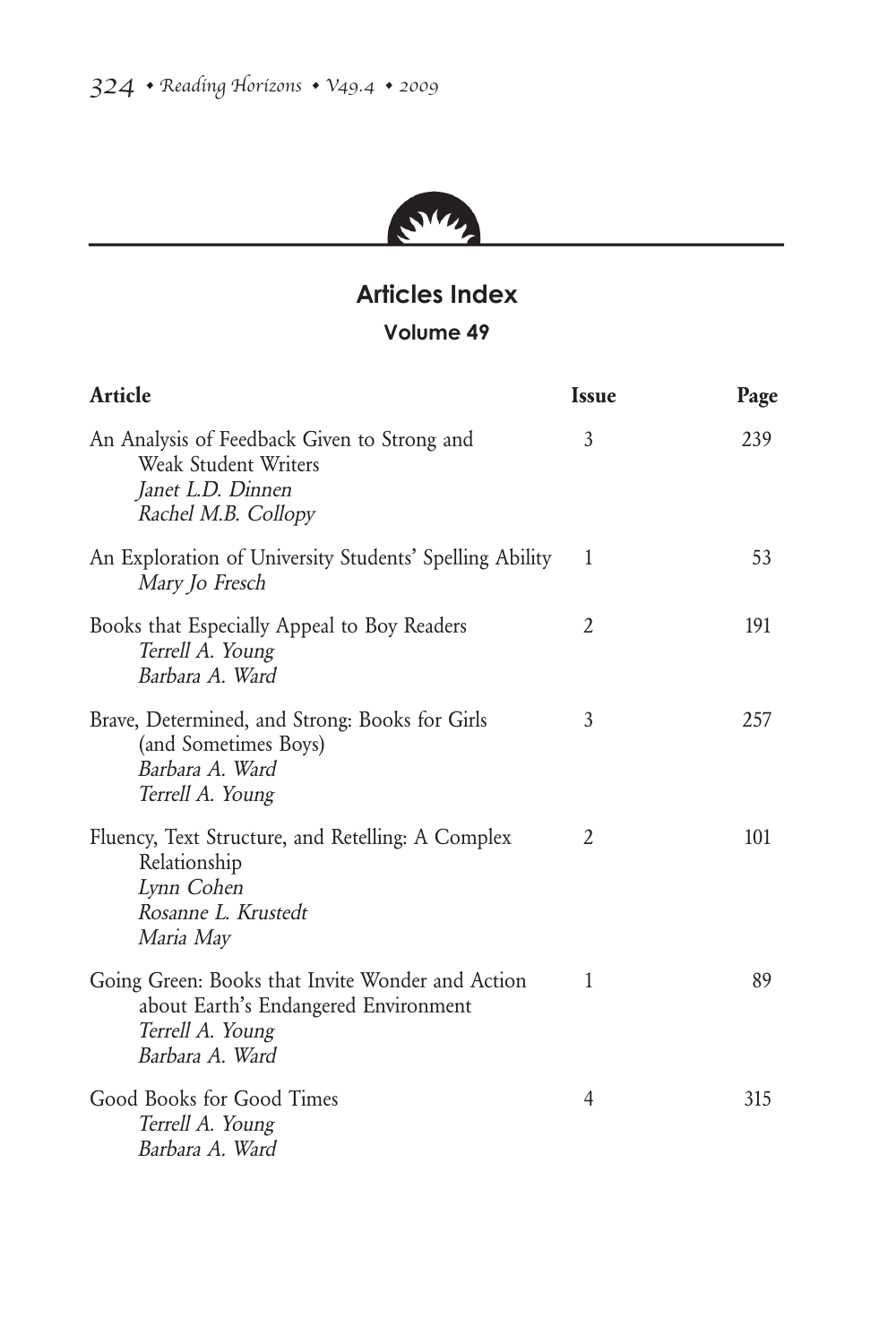| Kindergarten Teachers Speak Out: Too Much,<br>Too Soon, Too Fast!"<br>Patricia A. Gallant                                                                                                          | 3              | 201 |
|----------------------------------------------------------------------------------------------------------------------------------------------------------------------------------------------------|----------------|-----|
| Reading Comprehension Strategies in Secondary<br>Content Area Classrooms: Teacher Use of and Attitudes<br>Towards Reading Comprehension Instruction<br>Molly K. Ness                               | 2              | 143 |
| Reading the Past: Historical Antecedents to<br>Contemporary Reading Methods and Materials<br>Arlene L. Barry                                                                                       | 1              | 31  |
| Recreational Reading: Useful Tips for<br>Successful Implementation<br>Katherine Wiesendanger<br>Gretchen Braun<br>Jeannine Perry                                                                   | 4              | 269 |
| Students' Perceptions of "Fun" Suggest Possibilities<br>for Literacy Learning: "You Can be Entertained<br>and Informed"<br>Brandi Gribble Mathers                                                  | 1              | 71  |
| The Effects of Word Walls and Word Wall Activities<br>on the Reading Fluency of First Grade Students<br>Joanne Jasmine<br>Pamela Schiesl                                                           | 4              | 301 |
| The Reading Experiences and Beliefs of<br>Secondary Pre-service Teachers<br>Peggy Daisey                                                                                                           | $\overline{2}$ | 167 |
| The Relationship of Drawing, Writing, Literacy,<br>and Math in Kindergarten Children<br>Susan Steffani<br>Paula Selvester                                                                          | 2              | 125 |
| Understanding the Cultural-Linguistic Divide in<br>American Classrooms: Language Learning Strategies<br>for a Diverse Student Population<br>Kerry P. Holmes<br>Susan Rutledge<br>Lane Roy Gauthier | 4              | 285 |